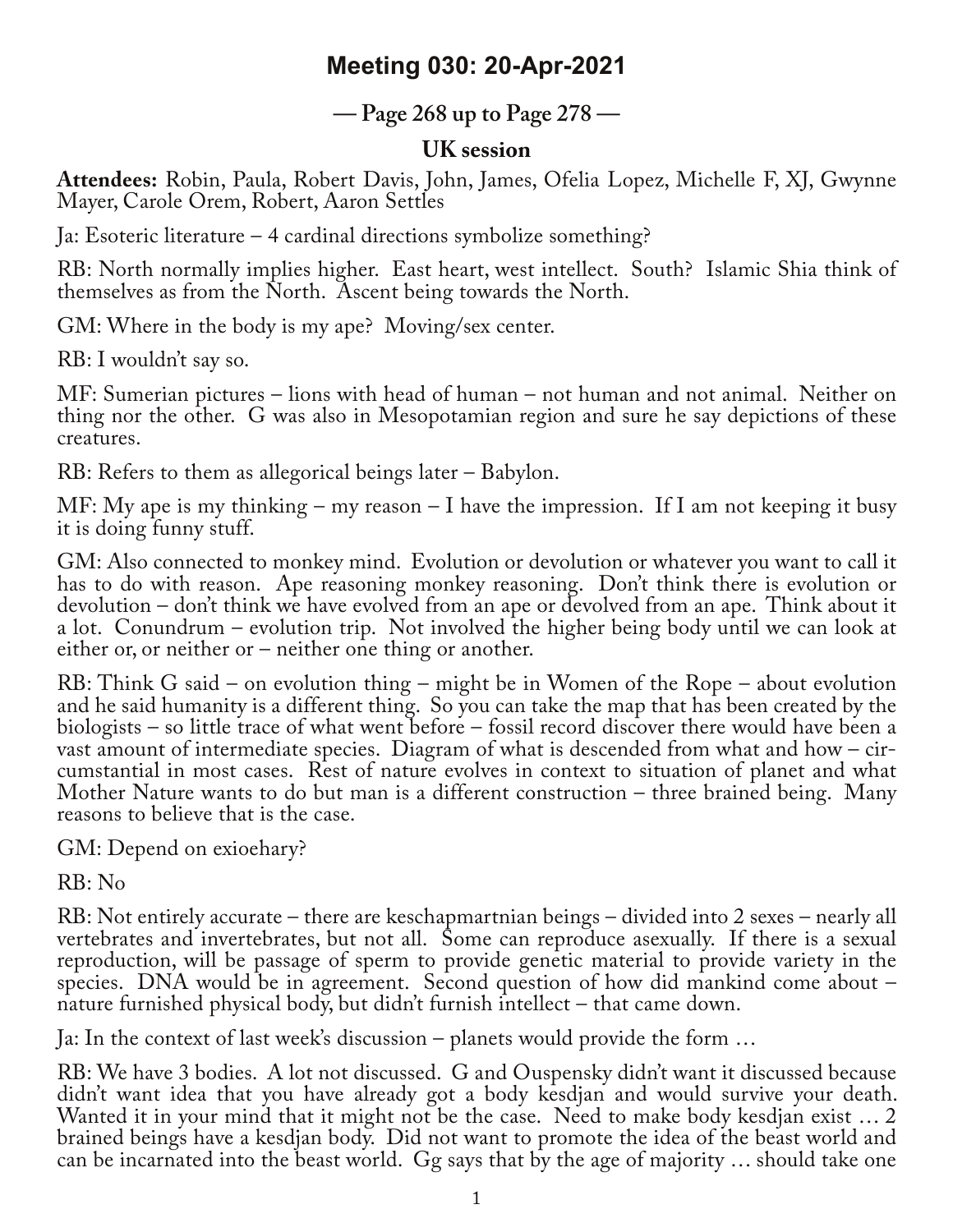lifetime to crystalize kesdjan body and doesn't . Body of the soul based on reason – problem is what is normally described as reason by people in the world of education isn't what G would call reason. A lot of rationalization is intellectual center being used for no good reason – makes up stories about stuff. Problem of 4 bodies. Physical going to die, body kesdjan can survive, body of reason created by life, seed of reason is given … blessed is he who has a soul … that is about us. We are born with the seed in us.

RD: Pawn shop – squandering inheritance. Uncle and aunt.

RB: Symbolic in some way.

GM: Squandering false idea – false logic. Goes into … becomes fixed.

RB: Think RD is on right track. Refers elsewhere to sperm as most precious possession, so if you go and pawn it, giving away your wealth.

RB: Body of soul is … 2nd and 3rd body become immortal soul. Doesn't require a kesdjan body. If you look at the different gradations of reason and say to yourself they only apply to body of the intellect, supported by kesdjan body, which also has capability of reason. Look and see how many there are. Will mention Martfotai (man of light) and not the highest reason. In Sufi tradition – Shia Islam – Man of Light is a perfected man.

GM: Connection to ape?

RB: Clear it all has to do with women. Why are apes descended from women and not men?

GM: Bonobos?

CO: Struck by his statements. Don't like the part about us having sex with apes and the cause of all the problems. Active and passive force? G coarse.

RB: Allegorical meaning. Example of G being verbally coarse – man who shits well prays well. Important aphorism. If you can eliminate you can pray. In Liverpool they used to have colourful slang. They would say "he kicked seven kinds of shit out of him" and there are 7 kinds of elimination from the body. R Collin studies them. Various psychic things that haven't been eliminated.

GM: .. the authentic godmother of the incomparable Scheherazade on an old dunghill.'

RB: Where you wouldn't expect to find her – not where she is. Surprised that when the word woman is being used, why are we not interpreting as passive half of human being and identifying with gender. Nothing to do with women.

GM: Passive is receptive side. Agree with that.

"This Menitkel then 'proved' by his theory that these 'fellow apes' of theirs had descended nei‐ ther more nor less than from what are called 'people who became wild.'

RB: Symbolic. Prejudiced view of advancement of humanity. Era of exploration from Europe and ran into native inhabitants, ran into very primitive human beings and had definitely de‐ scended from people who became wild. Mathematics teacher used to say there was a tribe in Africa with numbering system: one, two, three, a lot. Very primitive tribes that have descended from less primitive people.

GM: Jung – didn't give up instinct – ability to have natural intelligence.

RB: Contact with first nation in America – were spoiled and destroyed by Europeans, but when you go back to their traditions, they have more rational view of nature than we have. Didn't want to be in stone houses with stone floors … lit up by electricity. Never occurred that it was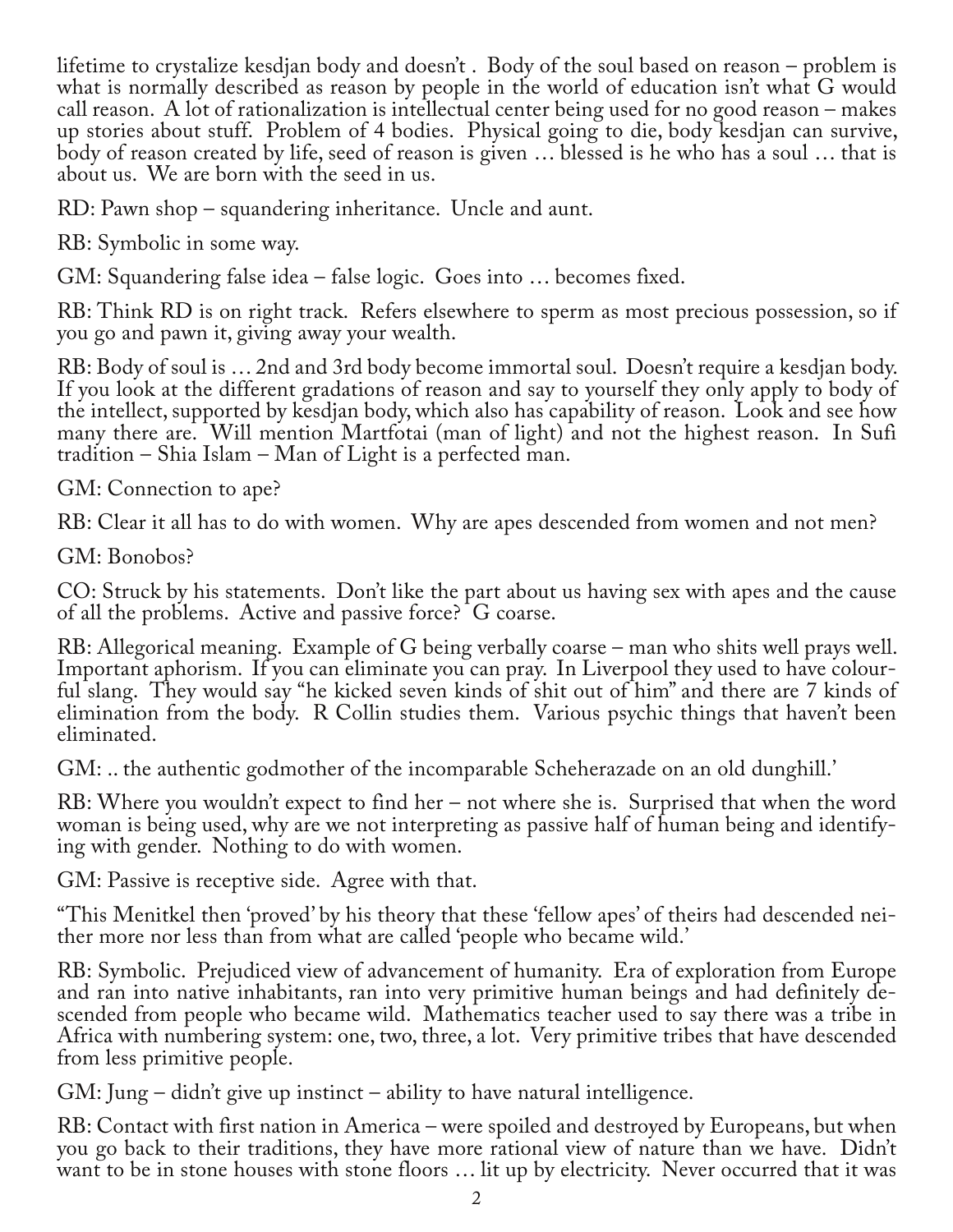good – thought it was wrong, but were destroyed.

GM: Also comes our destruction – instinct, natural development.

RB: I know Apaches who can read nature – know that the hawk means protection. Cayote means life is going to be screwed up. We have lost contact with that higher emotional center ability. Hopi story – ages that are to come (1850) – spiders web across US – looks like Shaman of Hopi could foresee the internet. So people become wild and form tribes. Borneo is the place to go – 150 different languages on that island.

RD: Wild animals in previous chapter.

RB: What happens after Atlantis?

Ja: Octave? 2 brained beings also have kesdjan body by birth and develop Si12 in Air octave – to Mi48 and Do48?

RD: Can't self-remember

RB: Don't have intellectual center.

Ja: Mechanisms?

Ja: Great Work Octave – wondering if Air Octave or passive Octave starts at interval – sounds as Do. Start of another Work octave – valuation of ideas and proceeds alongside planetary body/food octave.

RB: 3 octaves of the Work. Not talked about in any great depth. 2nd octave – nobody gets much experience but fills Mi/Fa interval. Wark as 3 brained living being. 1st Work octave is all the people in the Work – cells in that body. Orans of the Work are the Groups that are founded – working with others. Collective existence. Not in my interest to dominate this, but can't help be quite dominant, need to mention stuff. Collective mind of this group that will progress. Nothing that will not be given in terms of information – kesdjan body of the work. 3rd body begins with Conscious Circle of Humanity which we don't belong to. Fills the mi/fa interval of 2nd octave. Then you do Work for the Work.

Ja: Valuing work ideas in a different way.

Rb: Being part of the mind of the Work. May inspire other individuals, but they are serving rather than part of. Movements teachers are working for The Work – if it is a continuation or improvement. Beyond Fa of Work octave, dealing with imagination, but no reason not to think about it.

Ja: Imperative to have teacher who has passed through it.

Ja: Teskooano? State of observation – state in which essence observes personality.

RB: Inner mechanism that needs to be constructed for self observation.

RB: Scope – seeing, tele – distant. Tes – Armenian to see. ooano – rituals. Why did he have to go to Mars to construct the Teskooano?

Ja: from viewpoint of hydrogens – level of H12 – 3 centered presence. Si12 or exioehary – can only take place in atmosphere of Mars. In atmosphere of Saturn – observation cannot take place at that level.

RB: Agree. Intellect can't be the observer – emotional center can be the observer. Saturn is the intellect. Wrongly placed in the way society functions.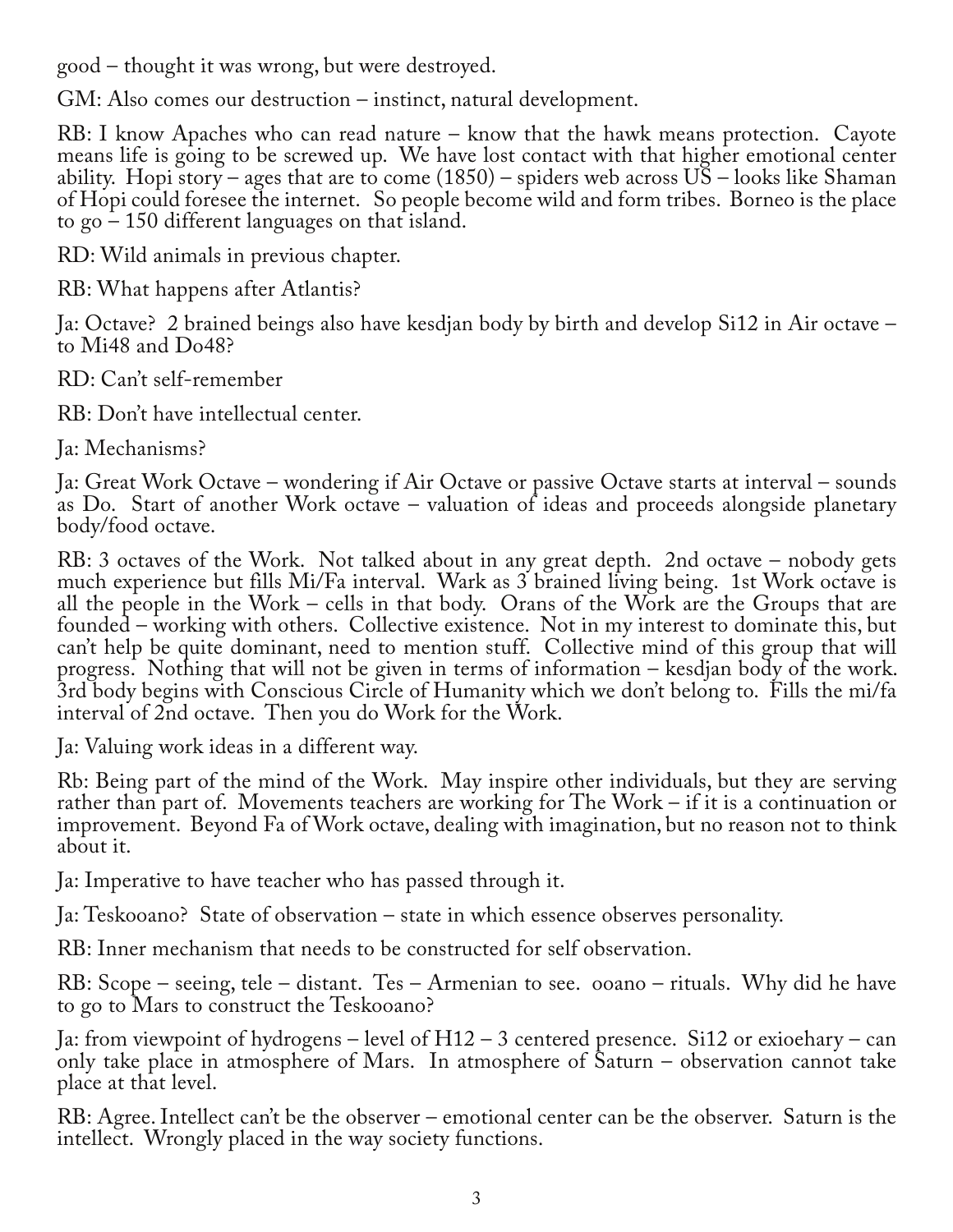Ja: Observation of personality can take place emotionally – how? Struggling for presence and first conscious shock.

RB: Si12 in physical body is for sex – for reproducing other people like yourself. In normal process of human life is all used for that or eliminated as surplus to requirements. Beelzebub is stating that it can be used for creating higher bodies.

RD: Also for creativity?

RB: Least vivifying of H12s – is the case that the centers can steal energy for the sex center. So only if emotional steals from sex center used for art. If emotional center created itself, would have nothing to do with energy of sex. If intellect created art, not to do with sex. Association between sex and art – not read Freud, but understand he said creativity is sexual impulse.

Ja: Si12 being produced in enough quantity but not brought to right place – Sol12 – emotional state of self-observation.

RB: Trogoautoegocrat – substances circulating and where they are stored and can be trans– formed. Everything that is H12 is likely to be stored in same kind of place because it requires a structure. Si12, Sol12, Mi12. Suspect Si12 in testicles of man and ovaries of women. Could be that Sol12 and Mi12 also stored there.

GM: Think you are on to something about the storage. Storing allowing build up without crystalising.

RB: Feeder tank – plumbing. Secondary storage – everybody has an amount of fat up to the point it is used up. General store in the body and there are many. We need to understand them.

GM: Connected to trauma – active storage of energy I the body – overflow. Really excites me. Always wondered … in psychology, trauma, have constant shock that keeps going on and trig‐ gers these storage units. Overflow and trauma eventually goes to all lower centers.

RB: Must do – in order to be solid. If other centers could ignore it, would dissipate.

GM: If you fast, could eliminate the trauma.

RB: Would weaken its state. We are lazy, so if you aren't getting up and doing physical work. Fasting throws body into difficult situation and will start to see mechanisms to what is going on.

Ja: Transformation of substances happens in atmospheres – we leak it and emanate uselessly and let go of emotional substances. If we can suck in our atmosphere and maintain could build up emotional force of Sol12 and that would interact with Si12 and be what is observing from the planet Mars.

RB: If Si12 used correctly could become Sol12.

RB: Situation

The point is that when the second Transapalnian perturbation occurred to that ill-fated planet, then, besides its chief continent Atlantis, many other large and small terra firmas entered within the planet and, in their place, new terra firmas appeared on the surface of the planet.

"These displacements of the parts of the common presence of that ill-fated planet then contin‐ ued for several days, with repeated planetary tremors and with such manifestations as could not fail to evoke terror in the consciousness and feelings of beings of every kind.

"During that same period many of your three-brained favorites who chanced to survive, to‐ gether with various one-brained and two-brained beings of other forms, unexpectedly struck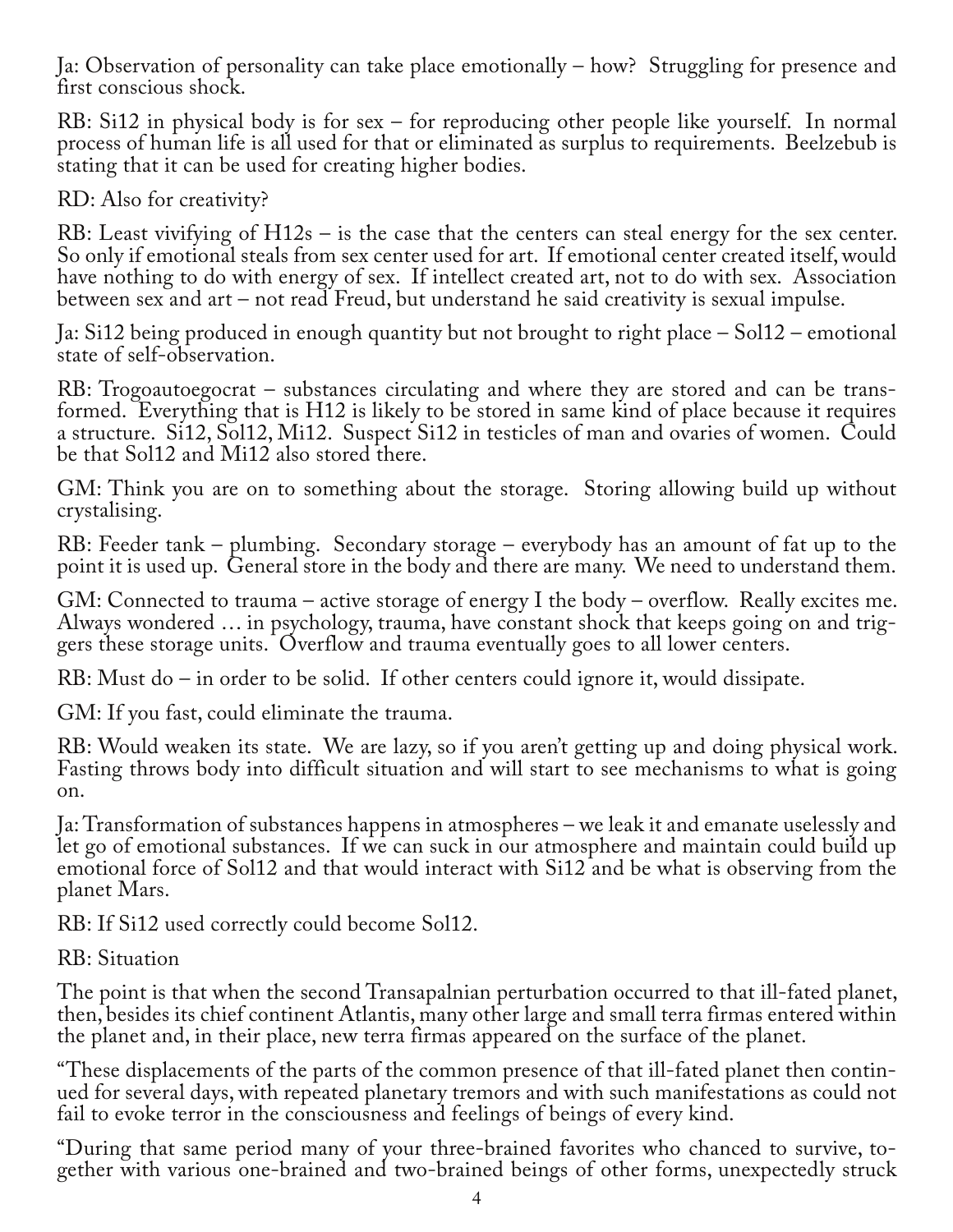upon other newly-formed terra firmas in entirely new places unfamiliar to them.

"It was just at this period that many of these strange Keschapmartnian three-brained beings of active and passive sex, or, as they say, 'men' and 'women,' were compelled to exist for some years there apart, that is to say, without the opposite sex.

RD: Not thinking about feelings and feeling about thoughts?

RB: No

Ja: In terms of old Work language – multiple personalities or 'I's.

RB: Involves that. Will remember it in yourself.

Ja: Atlantis – childhood. Adolescence.

RB: Girls and boys separate – create new personalities, new terra firmas.

GM: No ape language for that?

RB: Personal evolution – you in your life.

GM: Drawn together.

RB: Idea that all cosmoses same – same system. What is said about one cosmic unit can be said about others. Our own bodies – composed of all these organs and substances going through them. If you list just the enzymes of the pancreas you already have a long list … if don't arrive in time, the body dies. This is the way the universe functions. Some things can be stored and some have to be stored immediately. Now we know what a cosmos is like – can follow from the fertilization of egg to death of human being. Other cosmos is solar system and we don't know anything about that – probably organs in a body, but we don't know that. What G says about one thing applies to everything, but another thing if you can see it. This is about your evolution, not nature, not planet Earth, not solar system. Will be similar, but this is about you.

GM: Exioehary in adolescence.

RB: Because it is keschapmartnian and I am male can only tell you about a man. Creates a lot of it.

GM: Woman creates a receptor for all of it.

RB: Logically this must be so … this human being called male pulses to the Sun and produces turbation to get rid of excess. Woman pulses to the moon and a level of energy is stored to do all the support work for creation of human being – men only need to provide one sperm – woman builds up every month and then shed. Woman don't lose daily, once a month. Man don't know about that, but clear that it has a big impact that men don't experience.

GM: Indian culture – Navajo, Comanche, Apache – getting body of adolescent boy ready. Big deal in Indian tribe. In astronomical conversation – cardinal points are active when you have a ritual for activity to get these boys ready and teach them the proper use of exioehary – activity.

RB: Apes?

Ja: crystalized consequences

CO: Female having sex with a non-developed – alternative to active force and creating neither one … non-entity. Ape is not a human male.

RB: This is about you. How does the ape form in you?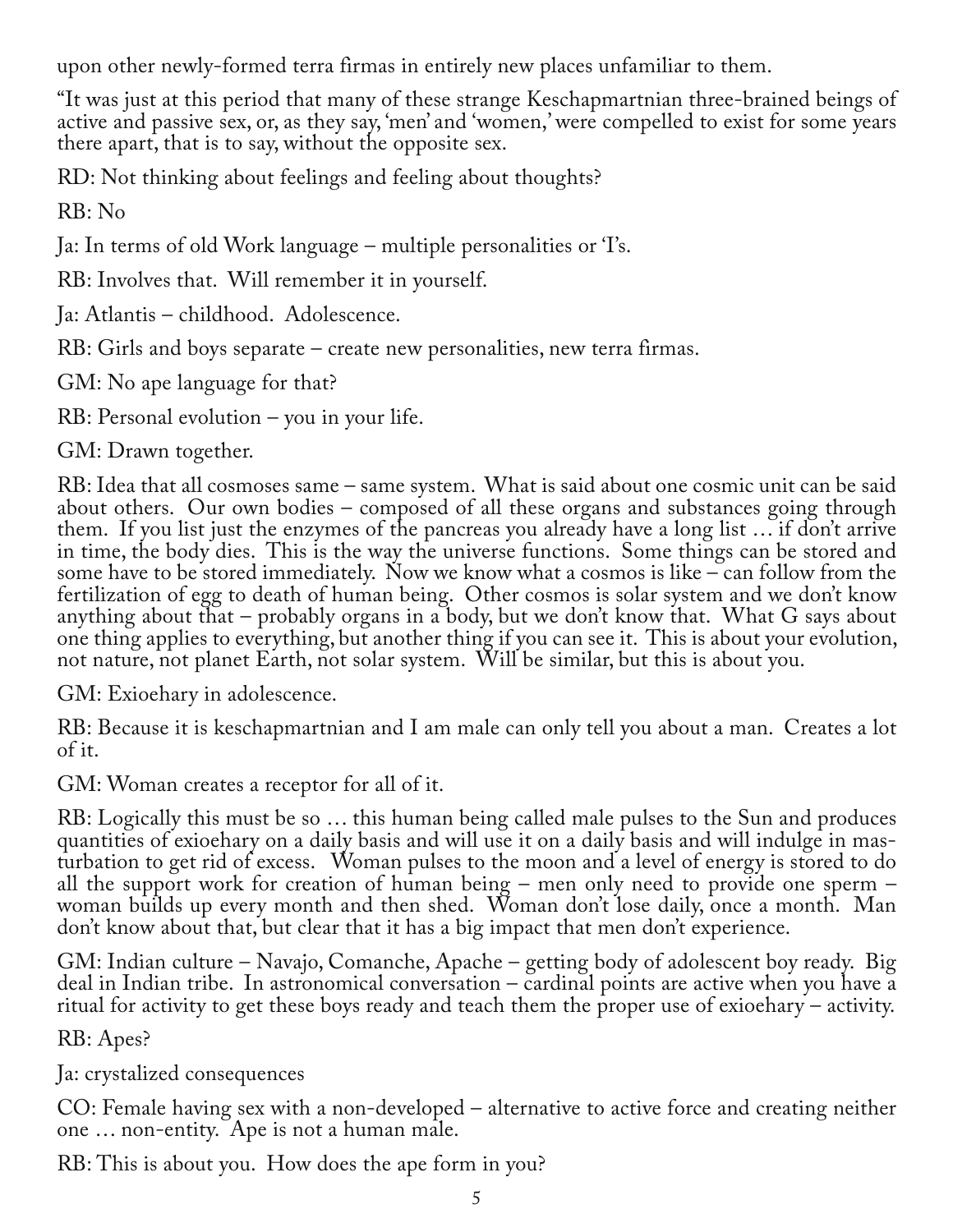Ja: through kundabuffer

CO: Not having the active force – not making the effort

RB: Passive side that does this – women.

GM: Bonobos

RB: 2 ways the energy of sex center is pillaged. The cause of every misunderstanding must be sought only in women.

Ja: Every mistake is due to emotion – our horse is the cause of all misunderstanding.

RB: Identification – level of attachment in you is ubiquitous. Most be found in attachment – can be the attachment of the intellect. Political theory for instance – attach to it, but not un‐ derstood it.

GM: Neutralizing affect if you connect the apes to our three forces?

RB: In a human being it is almost all cases in incoming impressions. Part active to impressions and a part passive. Personality active, essence passive and incoming event affects our behaviour. Situation changes if we are present.

RB: How many women remember crushes you used to get as an adolescent?

CO: Hormones?

RB: Those are apes. 2 centers that can steal from sex center – one is emotions. People haven't tried to observe their way through the reality of their relationships. Most sexual relationships are nothing more than identification – they are apes. Emotional part of man is ap and same in woman. Will correspond to different 2 brained beings. The one that had sex with a dog becomes very loyal, with a lion, dominant …. Those are the apes. Not a huge insult to women – to human beings. Almost every relationship they had – identification and those that didn't work stupid identification. May be that they meet someone that has physical body polarity to them, and relationship is very solid because they are complements to each other and can work out emotional wreckage. Emotional center stealing energy from sex center – stealing Si12. The other possibility for raiding of sex center – one is less common, when moving center using sex center to become great sportsman – using energy to be better at meaningless activity. Other is when intellectual center steals from sex center – waste of sexual energy using imagination – pornography, but maybe not as smutty as that. Even if you have idea that our partner is a god or goddess, it is the intellect using the energy from sex center.

GM: Imagination goes wild – godmother on dunghill.

RB: One of the most difficult to interpret particularly for W Europeans and Americans. That part of psyche badly mauled … and when G throws grenade into room – women having sex with animals.

GM: Viking women don't fit that mould. Viking addict.

RB: Important – nobody in the Work tells you how to handle the sex center.

MF: In Russian version – not just burning question of the day, evil question.

RB: Leitoochanbros … Leitmotif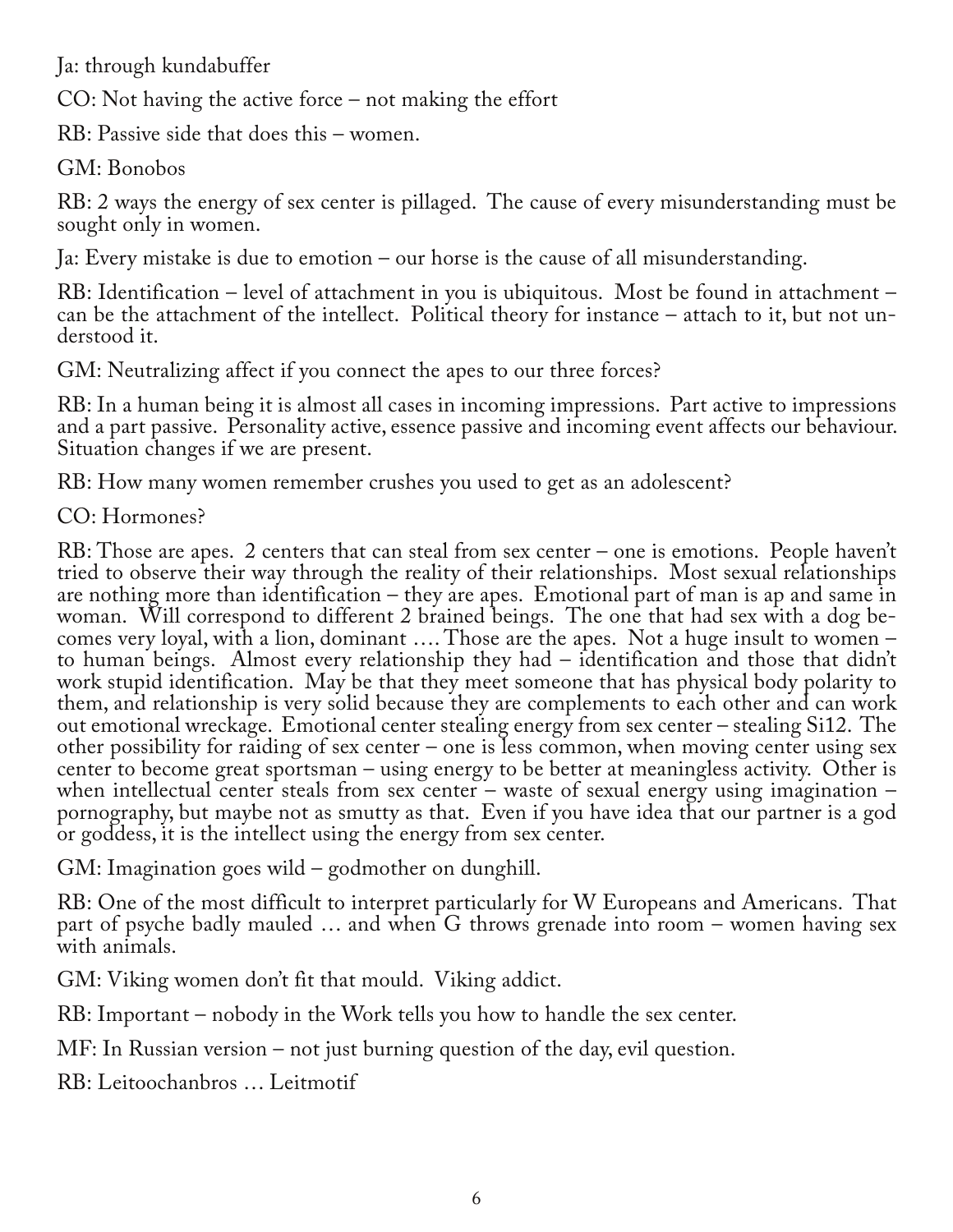## **US Session**

Attendees: Robin, Paula, Sandra Whitmore, Ronald Jones, Gwynne Mayer, Bobbie Pennock, Jeff Tripodi, James O'Donnell, Stephen Frantz, Anne Little, Catalina, John Amaral, Brigitte Dempsey.

SW: First time I read this – it still does afront me – no matter how I allegorize it … Pauline letters similar. What did women of the Rope say about this chapter?

SF: This passage is so preposterous that it can't possibly mean anything that it seems to mean. This really stumps me. Saying something very obliquely.

SW: Exioëhary – women don't have it. Role in terms of Askokin and Okidanokh. Not the only one who comes up with this myth. Gunter Grass, Faulkner. Creation of monsters has to do with beings that are neither one thing or the other.

SF: Trying unsuccessfully to figure out. What are apes? Not real apes. Whenever was there a theory that apes emerged from humans.

SW: Aping – mimicking

JT: Apes are us because the centers aren't unified. Man represents intellectual center and women emotional center and producing us.

SW: Intuited that

C: Key maybe is to try to understand what happened after 2nd Transapalnian perturbation. Polarisation of the 2 principles. Before were more blended – in alchemical way – alchemical marriage that originates a more complete human that got broken. Definitely allegory – how men and women got separated? Polarization of those principles.

SW: Separation of passive and affirming. Thinking exioehary … and when Gornahoor Harharkh comes down …

SF: Exioehary – H12 or Si12 – highest hydrogen …

RB; Terms that have -ehary on end of them are a series that form an octave – Exioëhary is 6th. It is a natural consequence of the evolution of food. Women do have Exioëhary, what they don't have is sperm.

SF: So picking up from C's point. Polarization of masculine and feminine – intellect from instinctive – what would it mean that the feminine part finds a way to join with something even when it was not a part it was designed to join with. Masculine rids itself through onanism.

JT: Feminine is seeking pleasure and masculine in its head and satisfying by wiseacring.

SW: Separation caused an issue and all seeking pleasure. Women more inventive and cunning. Men turned to onanism and pederasty – really nasty practices. Seen G use masturbate in other places and wonder how he wants me to take that. He says kids shouldn't do it. There is an intellectual and emotional meaning – instinctual meaning …

RJ: Tried to find a route to domination of one center over other 2 centers – cataclysmic … loss of childhood and entering into adulthood/puberty, when simple things are becoming very com‐ plex. Took to mean that most would end up on islands with 2 centers, some would become imbalanced, emotional or intellectual only. Apes fill in for other centers? Imbalance, some parts of me, some people, monsters – neither here nor there.

SW: Doesn't mention reconciling … Didn't come from us and we didn't come from them. Tak-<br>ing them off to Mars for experimentation with Gornahoor Harharkh – sort of like we do with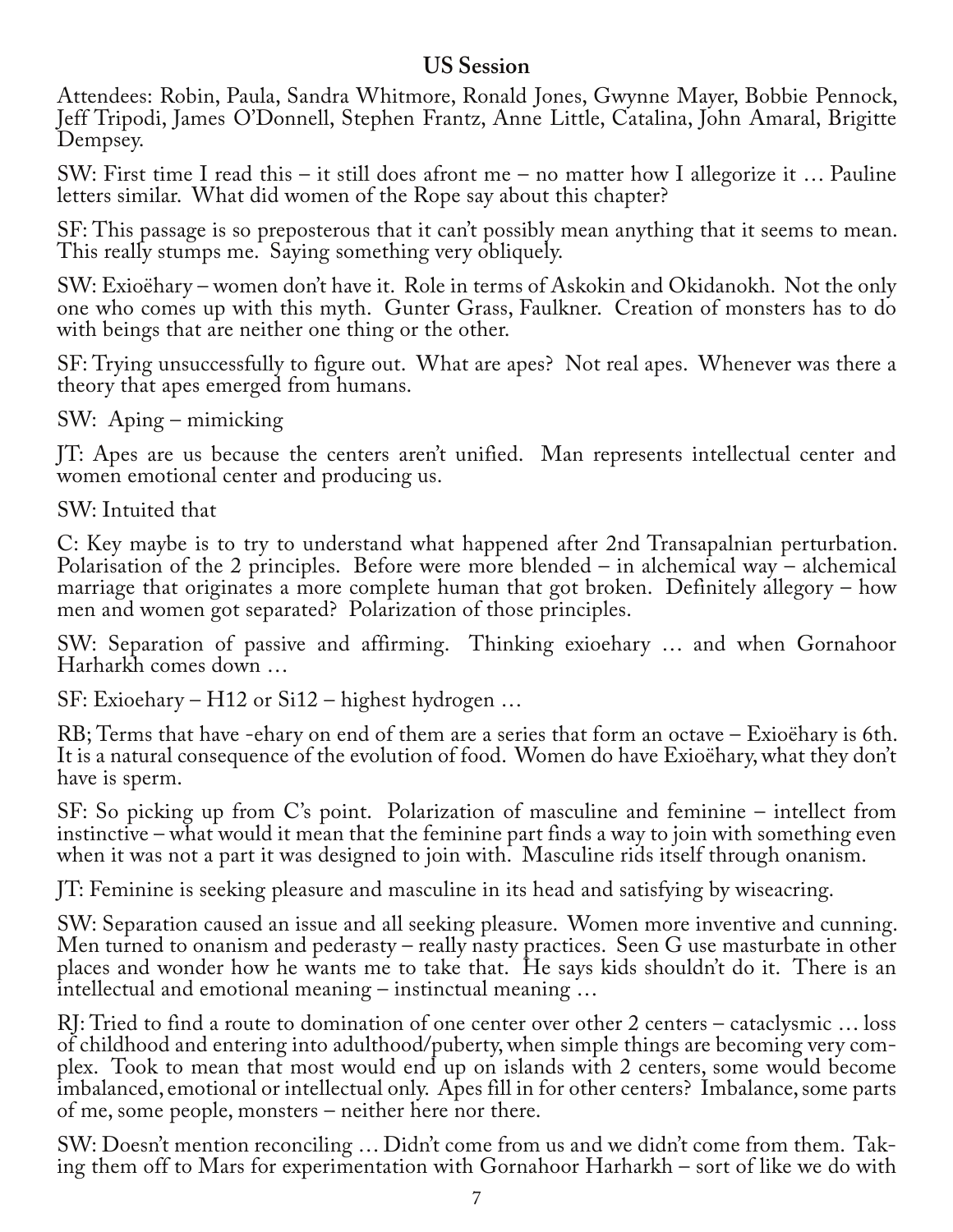moneys today. Remember what GH is …

JT: Third center, child of other 2 – Orage. No joining of masculine and feminine poles – no child produced.

SF: Shaping up a little bit. May be cultures in which most aspects of life so impoverished that life becomes matter of survival – peasant life. When you have stunted normal development of intellect and emotional, instinctual will just carry on. When we reach that low state, have be‐ come something less like normal human life. When instinct gets separated from intellect – doesn't seem implausible.

JT: Never heard of Menitkel – same as Darwin – wiseacring.

RB: Only indication that the text gives as to what time Menitkel was around – Tikliamish – just after 7th world war.

JT: Noticed, but didn't know what he meant

RB: making the point that there have been world wars before

RB: Why involving Gornahoor Harharkh and what the Teskooano is?

SF: He says telescope, but that doesn't help us. The number – if it does have to do with the enneagram – 2857 – where a conscious shock is needed to move up in the food octave – ability to see that isn't available unless one is in state of self-consciousness or higher.

RB: -ooano – ritual of union of two keschapmartnian beings is Elmooarno. Teskooano – ritual of self-observation.

Ca: The way makes sense that we can see the opposite side of the planet – can see far distances, but also the opposite side. Counter-balance or in Jungian language, the shadow. Opposite attitude that allows us to observe. Double observation, studying world outside and turning to look inside at the same time. Makes sense relating to last-week's reading.

GM: Brings in essence-friend to observe from essence from higher being body – space not identified.

SW: Think it says so clearly on p269/70. GH not on same level as Beelzebub and adaptations had to be made until he could come to Mars and act most feely and created observatory famous in all the universe. Essence friend doing that and only good in certain processes … etherokrilno.

GM: Don't think GH can be on Earth

RB: Symbolism of planets – only three mentioned to any great extent: Saturn, Mars, Earth. Earth clearly represents personality. Observation makes from Mars – something observes is silent part. May say it is higher emotional center – good place to locate would be higher emotional center, rather than on Earth. Different state on Earth. Saturn represents intellectual center – GH is level of intellect that hasn't ascended to the level of Beelzebub and can't exist at the level he exists.

GM: Saturn and Mars – instinctual not present when off the Earth?

RB: Clear from character of Beelzebub … that he is observing thing. Descends to Earth to see, but can see what is happening from Mars – e.g. wars.

SW: May be on to something … apes represent instinctive center?

BP: Plan to take apes to Saturn?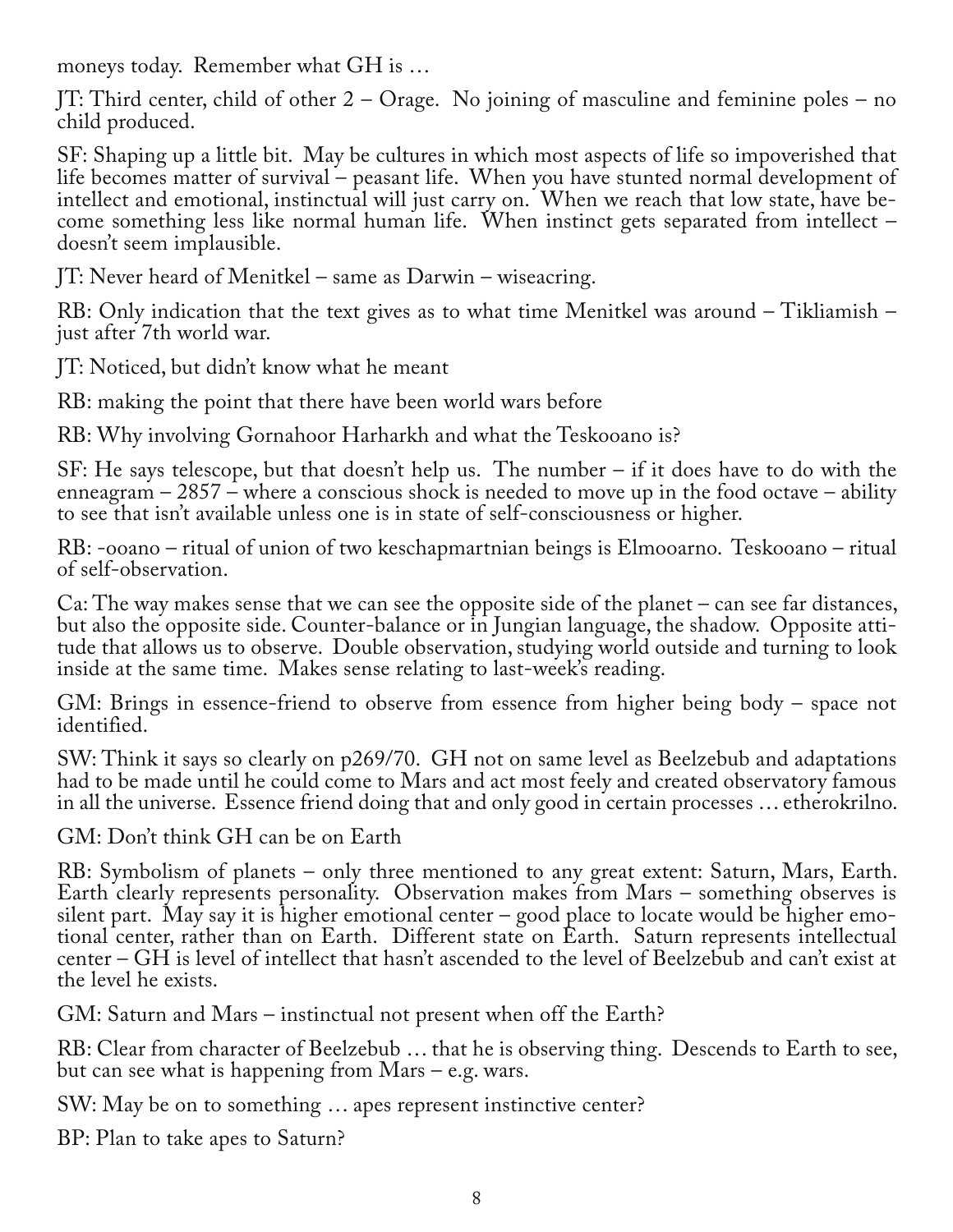RB: To Mars

BP: p270 – what is essential in the apes?

JT: Couldn't work out what GH and Beelzebub were interested in and had noticed.

RB: Difference of opinion with GH and that the experiments were to result the difference of opinion.

GM: Saturn – looking for wisdom of why you would bring apes to mars for balancing of instinct? Saturn is higher planet than Mars, so we are involved in developing our centers and apes are representative of the part that loses touch with those centers. Atmosphere and what we bring into our atmosphere – by aligning our centers and watching our attention. To me … masturbation is mechanicalization of exioehary.

RB: The section where he talks about second transapalnian perturbation …

"The point is that when the second Transapalnian perturbation occurred to that ill-fated planet, then, besides its chief continent Atlantis, many other large and small terra firmas entered within the planet and, in their place, new terra firmas appeared on the surface of the planet.

"These displacements of the parts of the common presence of that ill-fated planet then contin‐ ued for several days, with repeated planetary tremors and with such manifestations as could not fail to evoke terror in the consciousness and feelings of beings of every kind.

"During that same period many of your three-brained favorites who chanced to survive, to‐ gether with various one-brained and two-brained beings of other forms, unexpectedly struck upon other newly-formed terra firmasin entirely new places unfamiliar to them.

"It was just at this period that many of these strange Keschapmartnian three-brained beings of active and passive sex, or, as they say, 'men' and 'women,' were compelled to exist for some years there apart, that is to say, without the opposite sex.

Would appear nobody has made the connection – at the end of childhood comes adolescence. Separation of male and female – do not interact with each other. That tells you what the apes are if you follow the logic.

SF: Not having aha moment about apes. Adolescence – see people try out outlandish identities to find out who they are. Experimentation with self-definition. Something to do with apes.

RB: New terra firmas – new personalities you tried out.

BD: Woman is to blame. Some enormous emotional slap in the face to women would wake them up some how. Find chapter horribly offensive. Turn things upside down and gets my goat.

RB: Statement by Mullah Nassr Eddin – Cause of every misunderstanding must be sought only in woman. Correct if you use woman to mean passive side – man is intellect, active. Emotional side that identifies and distorts reason. Take woman in that respect and I do – women mating with two brained beings – actually just passive side of human being. Female side.

BD: Emotional capacity linked to intuition – not allowed to point when it should be because intellect dominates.

RB: What you are saying is correct. Have to make distinctions when they exist. Manifestation of higher emotion is wonder to behold – capable of witchy powers – but not to equate with normal emotional – ruins people's lives.

BD: And normal intellect also messes everything up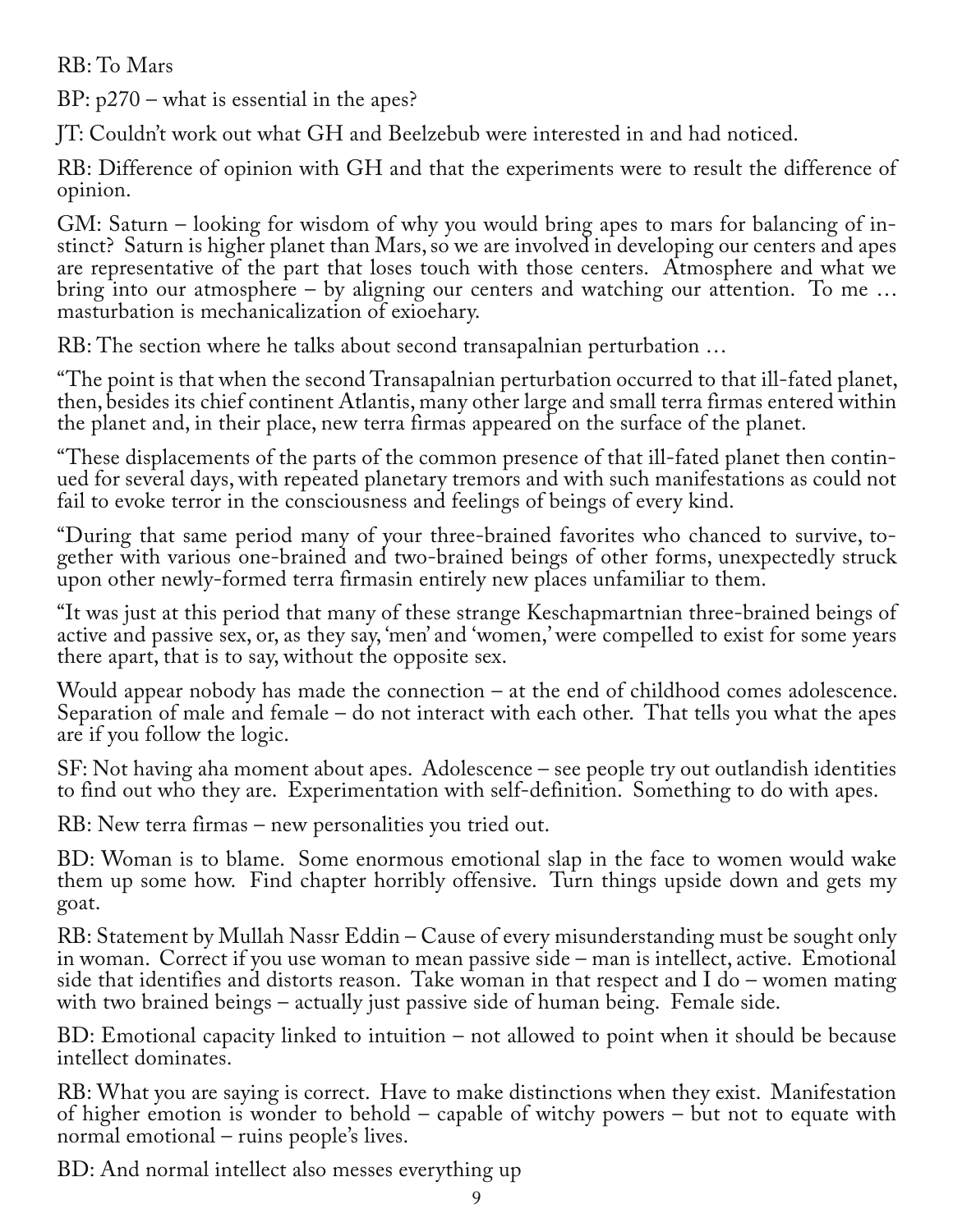GM: Lower emotional center is feminine aspect. What mind makes of it gets us in trouble. Emotions go first and intellect comes in and makes something of it. When you bring in the higher lose the charge that causes you to identify. I don't get women, get feminine aspect. As many men screwed up in feminine side.

BD: See higher vs lower. Don't see female and male.

GM: About our evolution. Feminine masculine, passive active in each of us.

BD: Find passive so thoroughly distasteful.

Ca: end of p276 – Sirkliniamen.

RB: Exioehary – 6th joy. We are keschapmartnian beings and are only one gender. This piece of text applies to man. Insofar as it applies to women, I can't speak. Make the distinction – men create sperm daily and create it in a cycle based on the Sun. Exioehary in men – crazy in adolescents. Women different – lunar cycle. No idea whether you would describe worst parts of menstruation as feeling out of sorts. Man creating half of what is required to create a human being – woman creating whole capability for womb … all shed. In certain circumstances there is a feeling of loss following male ejaculation – le petit mort – experience in female much bigger – whole month of it. Difficult to understand – out of sorts, mechanical suffering – about right.

SW: Most of them ceased to use ...don't' think of sexual experience particularly in that – okidanokh and askokin again …

RB: G says Si12 (H12 of food octave) can be converted to Sol12 of Air octave. So that stuff that is being created can be moved over to another octave – coating of kesdjan body. Various practices – Toaist sexual practices will result in woman no longer having menstruation and en‐ ergy is reabsorbed.

SW: G had certain sexual practices he taught and talks about sex later in this book.

GM: Think he knew tantric sex practice fully. Not emitting or ejecting. Ejaculate into yourself energy – both men and female. Think a tantric sex book would help everybody.

BD: Not aware of anybody having processed any kind of sex energy

GM: I have. Learn how to absorb your own. Don't have a sexual act with that person. Not making this up. Lot of groups in New Mexico and  $CA - I'm$  an old hippie – about owning own sexual potency. I've been there.

SW: Might have to do with coating own higher being body.

BD: On lowest rung of ladder and figure if I can observe myself and not … negative emotions – not stealing energy from sex center. Will leave energy that it is supposed to have.

GM: That is exactly it. Sex center is fuel for alignment of all centers. Just by observing and not reaching emotionally …

SW: Apes and adolescents – what about old age when everything changes?

RB: Most likely this is what the apes are: there are 2 main ways of stealing energy from sex center. G said that waste of sexual energy is perversion – not what you do, waste of sexual energy. 2 kinds of things here and apes marks out one of them. Emotional center stealing of sexual energy. What we are taught from earliest age by watching TV and movies, proper manifestation of the idea of love is you meet person who is wonderful and have great sex together.<br>This is perversion – emotional center raiding sex center. When he talks about female side having sex – tendency to have strong crushes – just emotional center raiding sex center. Not a very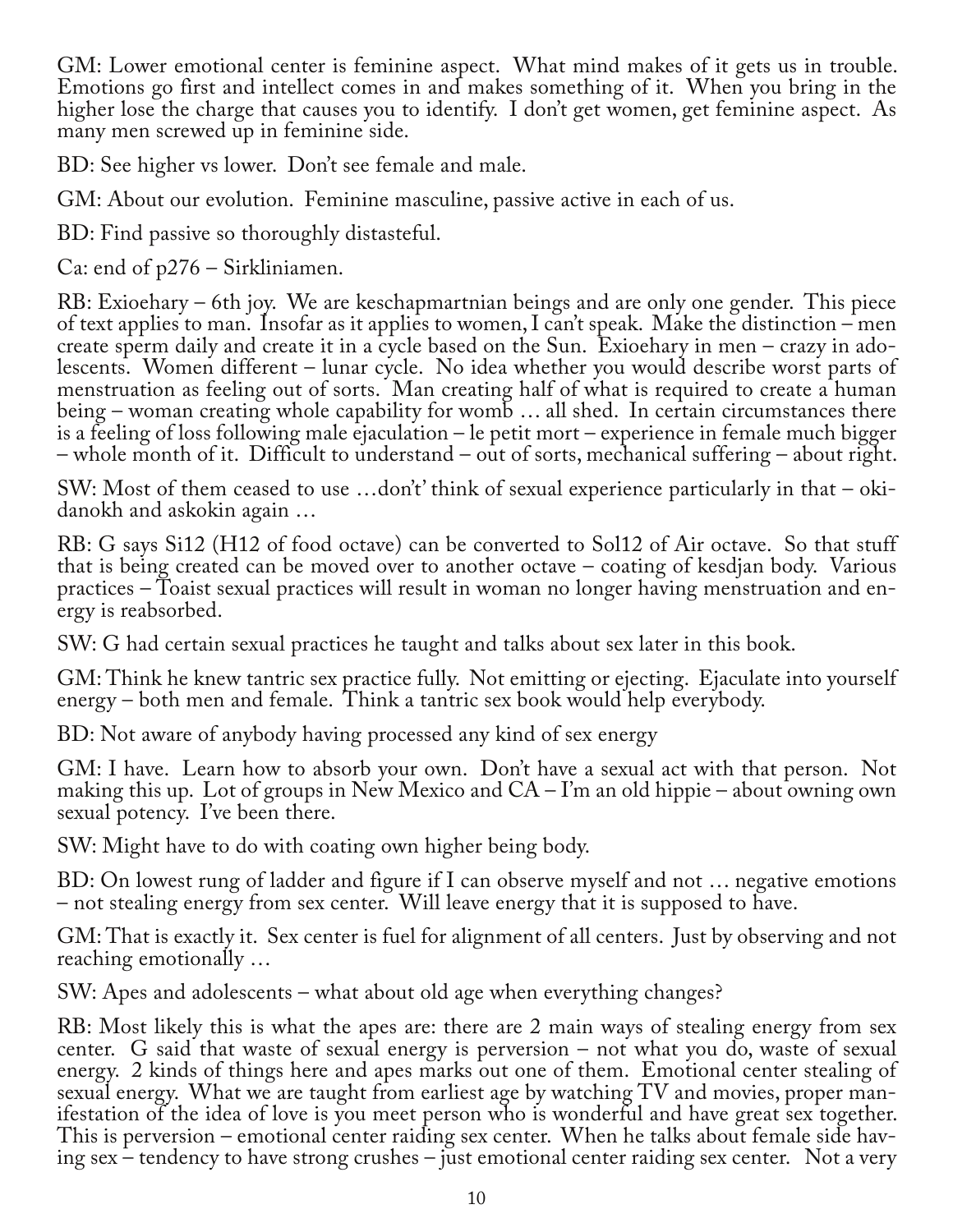pleasant message – look at every relationship you had and ask was it emotional identification – you were an ape. Goes for men as well as women. Emotional center strongly identified to the point of sexual activity. Apes are descended from children. Imagination running in concert … pretty much all sexual behaviour like pornography is imagination latching onto sexual energy. Whenever you encounter anybody who is particularly vehement about anything … dealing with an ape.

JT: Emotional center using sex energy

PS: Abuse of sex energy

RB: I think he wanted to make it as offensive as possible.

JT: As what?

RB: Self-calm when we are strongly identified

GM: Insult to identify with the apes?

RB: Rodney Collin said that all 2 brained beings represent a particular emotional attitude. Dog is emotion of loyalty. Cat is emotion of awareness. Horse is running emotional center. G used to say: wishes it was a human being. Can do that with all emotions, including false emotions – we learned by imitation of other people. Anger not really emotion.

JA: Getting back to the story – brings the apes to Mars. Already had Gornahoor come to Mars and build the Teskooano, then he takes the apes to Saturn. What has Saturn got that Mars doesn't? If he stayed on Mars would have benefit of observation from a distance. Leaves Teskooano and goes and takes the apes to Saturn

RJ: Took them to Saturn to see if he could turn them into humans – from Orage.

JA: Talks about experiments on these animals. In Herald – talks about appreciation of all the pupils in the institute. Something has to direct the attention  $-$  La6 is will – highest substance created or available to the higher emotional.

RB: If there is this disfunction – if you didn't see that the emotional attaches to anything it can … look at the apes in ourselves and fix them. Dogs are symbol of mechanical parts and sone are wild. Dogs around all the centers and have to deal with the dogs around the sexual center first. Are from a culture – America/Europe – glorifies identification with sexuality. Otherwise will waste energy in that direction. Maybe requires the intellect – taking to Saturn.

SF: This has been illuminating – bitter pill to swallow – my life has been lived by inner ape. Made important decisions. Brought up idealising romantic love and led to series of relationships that didn't last. Only in latter portion of my life – 70s – misuse of energy in all its ways … good to see rather than not see – really hits home.

SW: Not just about how we see it an turn on ourselves. G aware of cultural and historical context – freaks that have taken your fancy … all of us through history and culture. Biggest concern – war – so on p171 – ape question in America – 1925: not just monkey question, WWI changing religion and whole of Western world. Scopes Trial – year after he was in America.

BD: That makes sense – totally manufactured trial – evolution – public forum. Makes a lot of sense.

SF: Sex energy has a power that we don't begin to understand. See what it does in adolescence. When expressed externally and last chapter about Tibetans might be about using sex energy internally when you don't know what you are doing. You can get into some real states of imagination thinking you are channelling sex energy in a particular way. Nuclear fission for humans